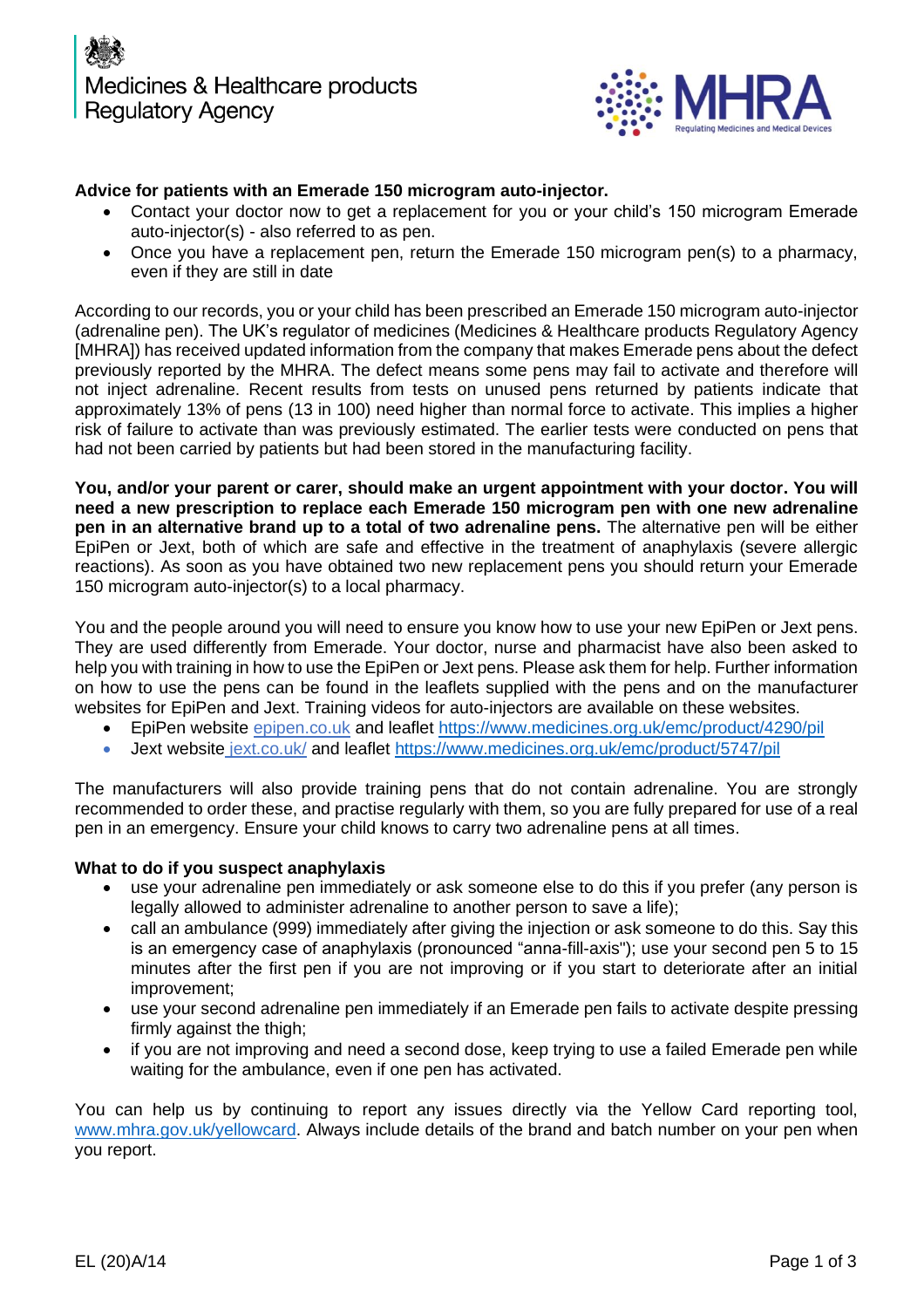# Medicines & Healthcare products **Regulatory Agency**



### WHAT DOES MY EMERADE PEN LOOK LIKE BEFORE USE? Fig. 1



BEFORE USE

Instructions:

Instructions:

1. An unused Emerade pen, with front cap in place (Fig. 1).

2. For instruction on how to use your Emerade pen please consult the Patient Information Leaflet (PIL).

3. During this period, when activation failure is a possibility, you should press the Emerade pen very firmly against your thigh.

#### HAS MY EMERADE PEN ACTIVATED? Fig. 2 Instructions:



When Emerade Pen has been activated the needle cover will extend and lock.

1. After using an Emerade pen following the instructions found on product labelling, verify that the pen has activated.

2. An Emerade pen that has been activated, will have an extended needle cover (Fig. 2 – circled section of image)

3. Call 999 for an ambulance and state "Anaphylaxis" even if you start to feel better

4. Lie flat with your legs up to keep your blood flowing. However, if you are having difficulty breathing, you may need to sit up to make breathing easier

5. Proceed to administer your second pen if you are not improving after 5 to 15 mins in case you need a second dose of adrenaline

### WHAT DO I DO IF MY EMERADE PEN HAS NOT ACTIVATED? FIG. 3



NOT ACTIVATED If the needle cover has not extended, the pen has not activated.

1. If the needle cover has not extended, the pen has not activated (Fig. 3 – circled section of image).

2. If the pen has not activated despite firm pressure, use the second pen immediately.

3. Call 999 for an ambulance and state "anaphylaxis" even if you start to feel better.

- 4. Perform additional attempts to activate, if
- Both pens have failed and no dose has been given;
- One pen has failed, One pen has worked, but a second dose is needed

This should only be attempted once all pens have been tried.

5. Retain any suspected, un-activated pen for reporting to the MHRA via the Yellow Card (further information on page 3) and investigation purposes.